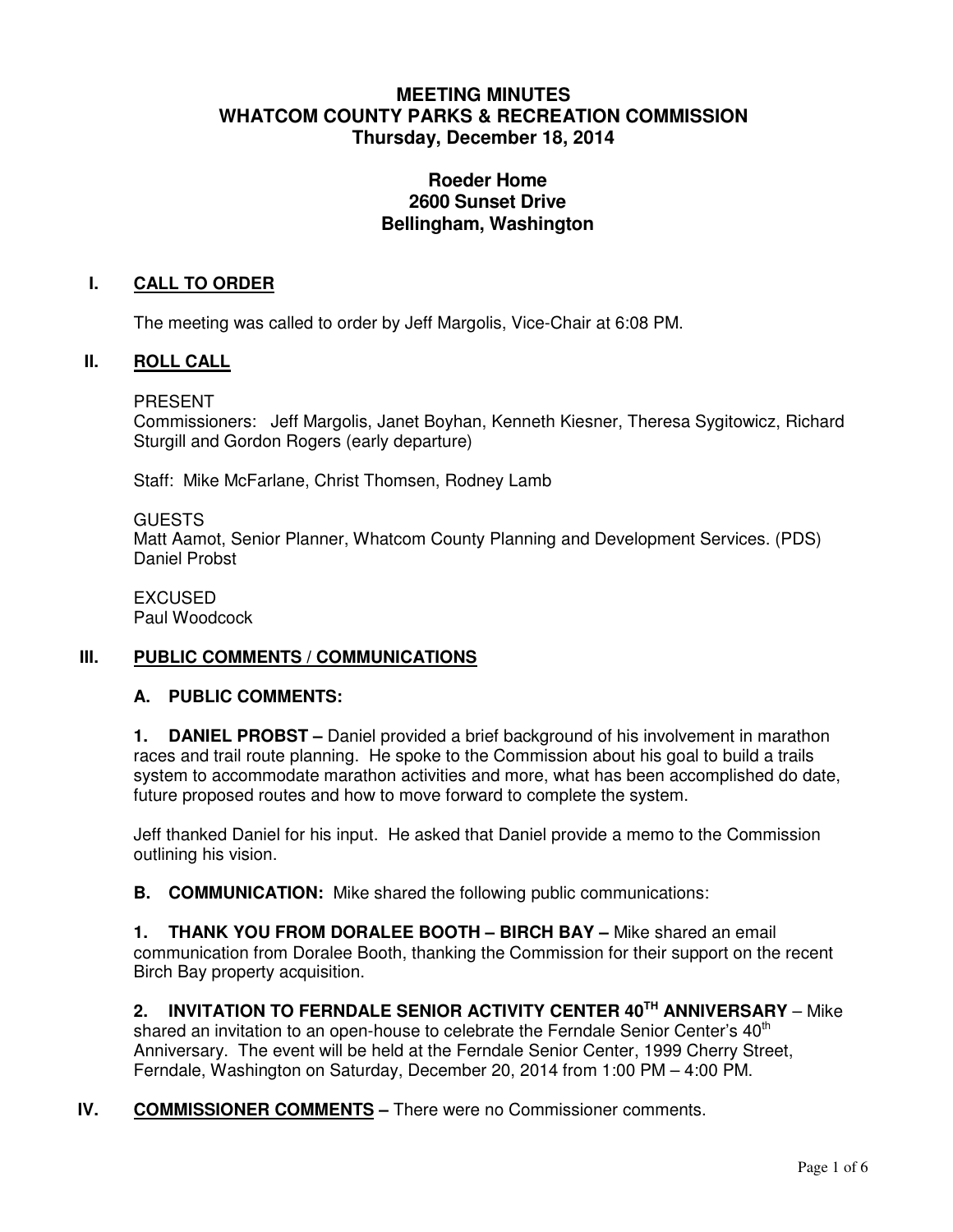# **V. AGENDA**

## **A. DECEMBER 18, 2014 AGENDA APPROVAL**

**MOTION:** It was moved by Gordon Rogers, seconded by Janet Boyhan and passed unanimously to approve the December 18, 2014 Agenda as written.

## **VI. MINUTES**

## **A. NOVEMBER 20, 2014 MINUTES APPROVAL**

**MOTION:** It was moved by Gordon Rogers, seconded by Janet Boyhan and passed unanimously to approve the November 20, 2014 Minutes with the following corrections:

1. Add Theresa Sygitowicz to those present.

2. Correct typo page 6 – messiah.

3. Add the following motion to Section VIII., A.: Jeff Margolis moved that recreational programs be included as a goal in the comprehensive plan. The motion was not seconded. Motion failed.

#### **VII. STAFF REPORTS**

#### **A. DIRECTOR'S REPORT – MIKE MCFARLANE**

**1. Galbraith Property –** It is anticipated that a decision regarding this property will be reached during the first quarter of 2015. The majority of the legal questions and documents have been reviewed.

**2. Maple Falls Community Park –** Closing for this property is set for December 30, 2015.

**3. Birch Bay Property –** Meetings were held with Whatcom County Public Works Department. There will be a proposal coming forward to look at staging in the park area for the berm project that could have some long-term benefits for park development. Once the proposal is received from Public Works, staff will review it and arrangements discussed.

After the first of the year the Department will meet with the Blaine/Birch Bay Parks and Recreation District (District) to discuss property maintenance. It is the expectation of the County Executive and County Council that the Department will partner with the District for property maintenance.

## **B. OPERATIONS REPORT – CHRIST THOMSEN**

#### **1. Staffing**

**a.** Conservation Park Steward Position - The interview process for this position continues. There were a total of 36 applicants, 31 made it through the first review and five were selected for interviews. There will be a written test for those candidates and second interview may follow.

**2. Budget –** On December 15, 2014 there was 1.67% of the operating discretionary budget remaining. This is extremely tight.

**a. Extra Help –** It is anticipated that we will finish out the year at less than 4% of the allocated hours. These hours will be used to make park improvements.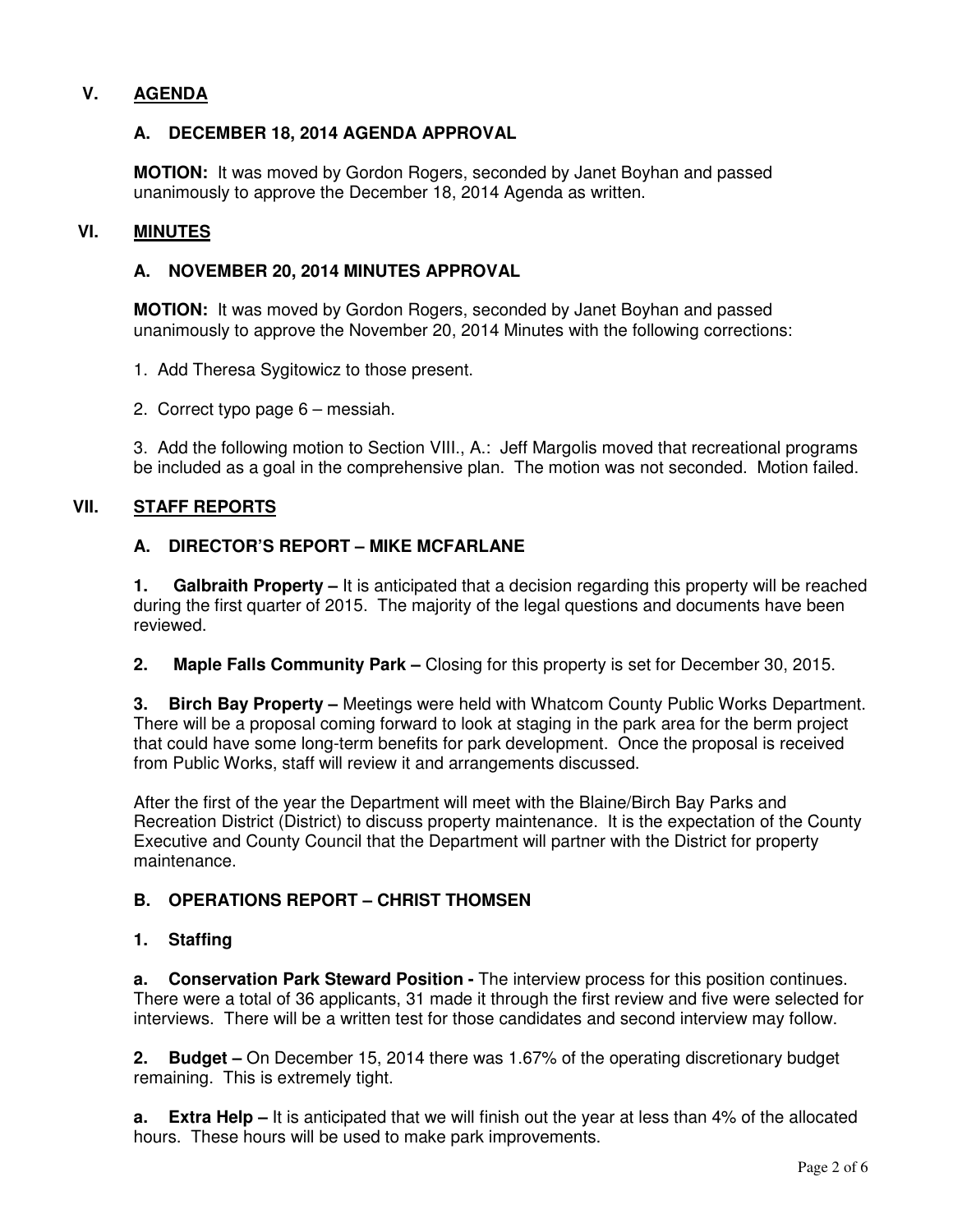**b. Revenues –** Based on current reports it appears that the parks have met final revenue targets for 2014.

**3. Park Security –** A security fence is being installed around the Silver Lake Park maintenance shop. This will provide a more secure area to store tools and equipment as well as boat storage during the winter months.

4. **Incidents –** There were no incidents to report.

## **C. DESIGN & DEVELOPMENT REPORT – ROD LAMB**

**1. Lighthouse Dock Renovation –** The boarding float sections were received on 12/4/14. The units are as specified and are quite nice.

Rod stated that he has been in touch with the U.S. Army Corps of Engineers (USACE) regarding modifying the permit conditions to allow pile driving activities during low tides and outside the prescribed work window. The USACE is still in the review process and has not arrived at a formal decision yet. It is hoped that a decision will be reached soon after the first of the year to allow in-water work to be scheduled during the spring/summer months as these months have the most favorable minus tides.

There was some discussion regarding the design specifications of the dock and staging requirements.

**2. South Fork Park –** The trail alignment connecting Galbraith to the Overby farm has been flagged and the route has been captured with a hand held GPS unit. This information has been transmitted to the Department of Natural Resources (DNR) with a follow up phone call to the DNR Recreation Specialist. A response has not been received from DNR to date. Updates will be forthcoming.

It was asked if Rod could provide Commission members with a map of the flagged route. Rod stated that he could.

#### **ACTION: Rod to provide Commission members with a map of the flagged trail alignment route connecting Galbraith Mountain to Overby Farm.**

It was discussed that because this is a construction year for the park and that the parks will not be open to the public, restroom instillation was not included in the current budget. The following year's budget will support the design and development phase which does allow for restroom facilities to be installed.

Rod discussed the trail head design requirements in terms of materials and the landscape footprint. Also discussed were the numbers of parking stalls per trailhead.

**3. Nesset Farm Building Restoration –** The bid documents need to be finalized for the foundation repair. Permits are expected to be submitted by early 2015.

## **4. Silver Lake**

**a. Silver Lake Road & Electrical Improvements –** The primary portion of the project at this phase is to complete engineering designs and develop a phasing plan.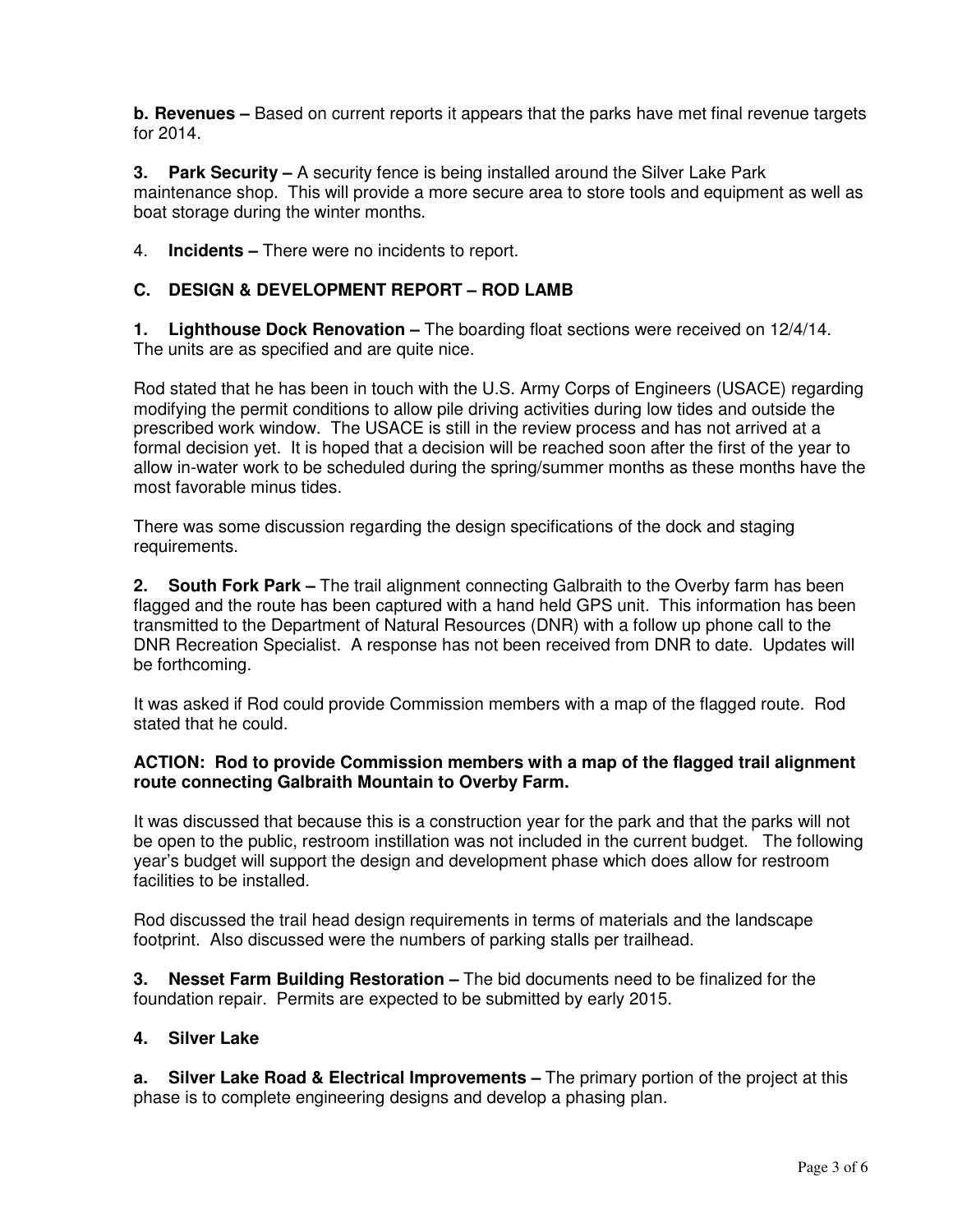Rod met with Pacific Survey Engineering. A preliminary design was presented for the Maple Creek Campground. The design vehicle is based on accommodating a larger motor home through the campground and to the existing parking lot. The plan calls for widening the road to 18 feet with 2 foot shoulders. Rod discussed the campsite route in terms of how these accommodations would improve the traffic flow and ability to navigate previously tight spots.

The project will require extensive earth work. The old road system is not salvageable and will require excavation, an application of base rock and a new chip seal surface. The surface materials require some more research however chip seal seems to be the most appropriate design and cost material to use.

**b. Maintenance Shop Security Fence -** Rod touched on the security fence that was discussed in the Operations Report in terms of design, materials and security benefits. He also discussed the project timelines.

There was some discussion of the pros and cons to security cameras.

**c. Signage –** New signage for Silver Lake Park has been delivered. Included are way-finding signage with the new campground and facility names on them and directions to the office, boat launch, etc.

He also discussed project timelines for installation.

## **VIII. UNFINISHED BUSINESS**

**A. WHATCOM COUNTY COMPREHENSIVE PLAN (WCCP) CHAPTER 9 –** Matt Aamot provided an updated copy of the December 2014 Pre-Draft of Chapter 9 that includes the Commission recommended changes that were discussed in the November 2014 Commission meeting, highlighted in yellow for easy identification.

Also included were two maps identifying the Plan Recommendations and the Shoreline Access Opportunities for the WCCP and Whatcom County Park and Recreation Open Space Plan. It was pointed out that the maps are slightly outdated and will be reviewed and updated to reflect any park name changes and all parks that have been added since the maps were developed.

It was discussed that not receiving documents for discussion prior to the meeting does not allow time for review outside of the meeting. If document were received as soon as possible before the meeting it could reduce the meeting length and make better use of Commission member's time.

**MOTION: It was moved by Theresa Sygitowicz and seconded by Jeff Margolis to table the discussion and approval of the WCCP Chapter 9 Pre-Draft until the January Commission meeting to allow for greater review time. After discussion was called for the motion passed unanimously.** 

Mike discussed that there will also be a public process in the development of the Whatcom County Comprehensive Plan and Whatcom County Parks and Recreation Open Space Plan.

**B. LAKE WHATCOM RECONVEYANCE PLANNING UPDATE –** Mike discussed that because there were several projects and year-end administrative housekeeping items that needed to be completed, the planning process has been minimal. However, a trail user work group met to formulate a trail proposal that will be presented at the next public meeting for public reaction and comment.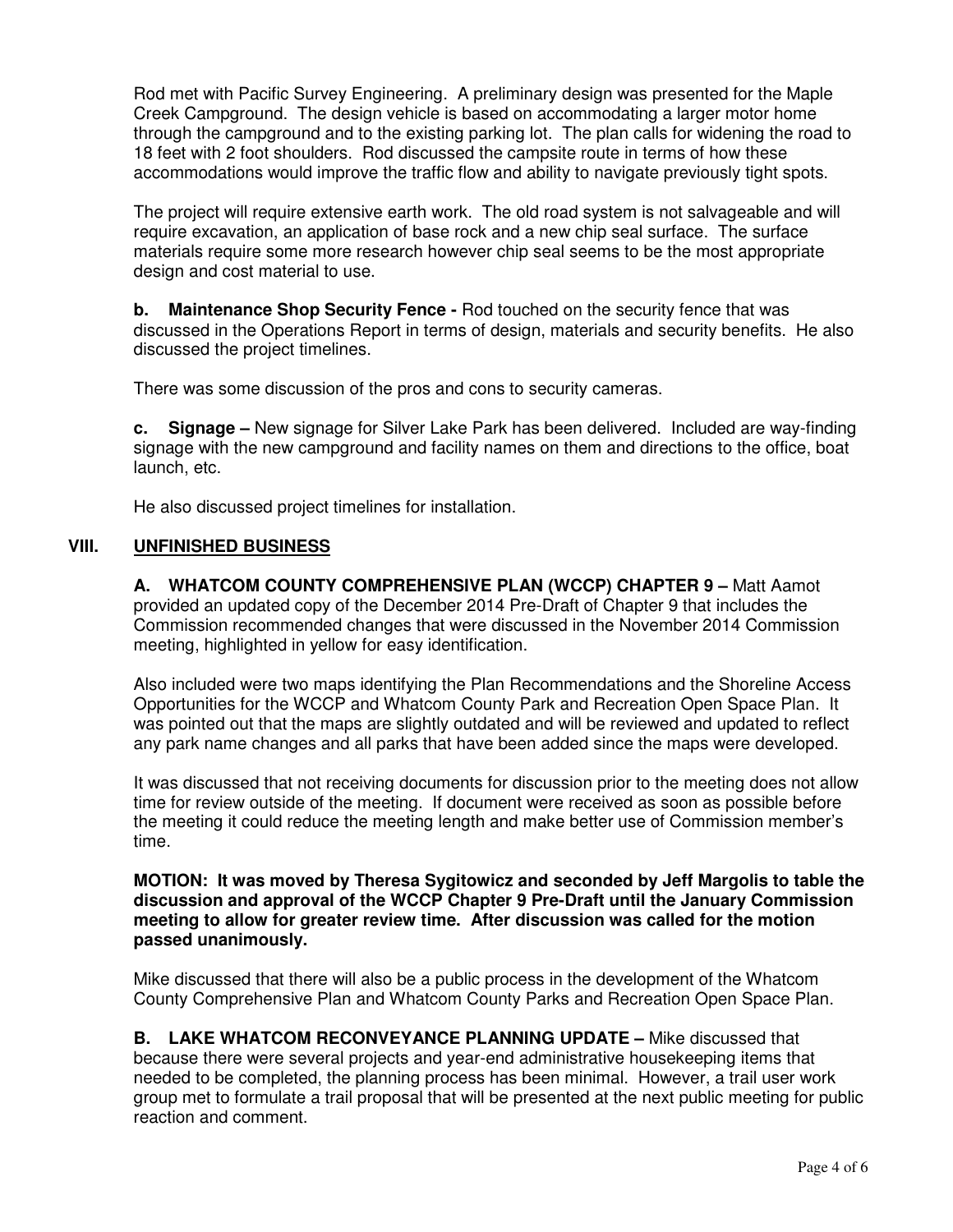Those groups that were represented in the work session consisted of the ski club, hiking club, mountain bikers, runners, equestrian users and local community trail organizations. There will be additional meetings with the user groups prior to the next public meeting in order to provide a refined and completed proposal that will include the input from the last trail work group meeting and groups that have yet to meet.

The proposal that will be shared at the upcoming public meeting will include all the conceptual trails. The public will then be invited to make comments and suggestions on the proposal. This information will be used to develop a couple of alternative proposals for public review and comment.

It was asked if an announcement could be provided to the Commission members in advance of the meetings in order to provide time for public outreach. Mike stated that could be done.

There was discussion on various ways to advertise upcoming public planning meetings.

Mike briefly discussed the timeline of the acquisition, Council and Executive approval and budget allocation to begin the planning process. It is hoped that there will be a proposal to Council by late spring, early summer however, this will depend on how the public process progresses. He stated that he will update Commission members on work sessions and public meeting activities.

There was some discussion regarding resource lists for trail inventory and development priority. Mike explained that the Department does not have priorities in terms of developing trails but instead have projects that are brought forward and approved by the Executive and Council and assigned priority based on funding.

Daniel Probst provided a brief synopsis of the trail user groups meeting and their wishes in terms of trail design, etc. Mike and Rod discussed their interpretation of the meeting and items for consideration in the proposal, such as trail design, number and total length of trails, existing road involvement and the actual use of the trails.

Mike stated that when all the data is gathered from the work group meetings the Department will be assembling a synopsis of the community desires and then include input from Department regarding any habitat restrictions, etc. The Department has also asked the groups to provide information on overlooks and other public viewing interests that can be taken advantage of based on the trail use. This information will provide for better planning in terms of easements, etc., during the development process.

Mike encouraged Commission Members to join the work groups but would keep Commission members informed.

There was some discussion regarding marketing and possible tourism tax revenues for parks.

Also discussed was the protocol for outside communications with Commission members. The recently adopted Commission business rules and public record responsibilities in terms of communications were reviewed.

Jeff Margolis asked that for the record it be noted that he contacted Mike McFarlane earlier in the week because he was contacted by a respectable source that there was some clandestine trail building activities going on. Mike stated that the Department did look into the report and that the area in question is an existing trail on the south end of Lookout Mountain that goes through private property, state trust lands, private timber lands and across County property. It is one of those areas that the Department has flagged for potential improvement to provide a loop into the Glenhaven Lakes community as opposed to eliminating it. Mike thanked Jeff for the call.